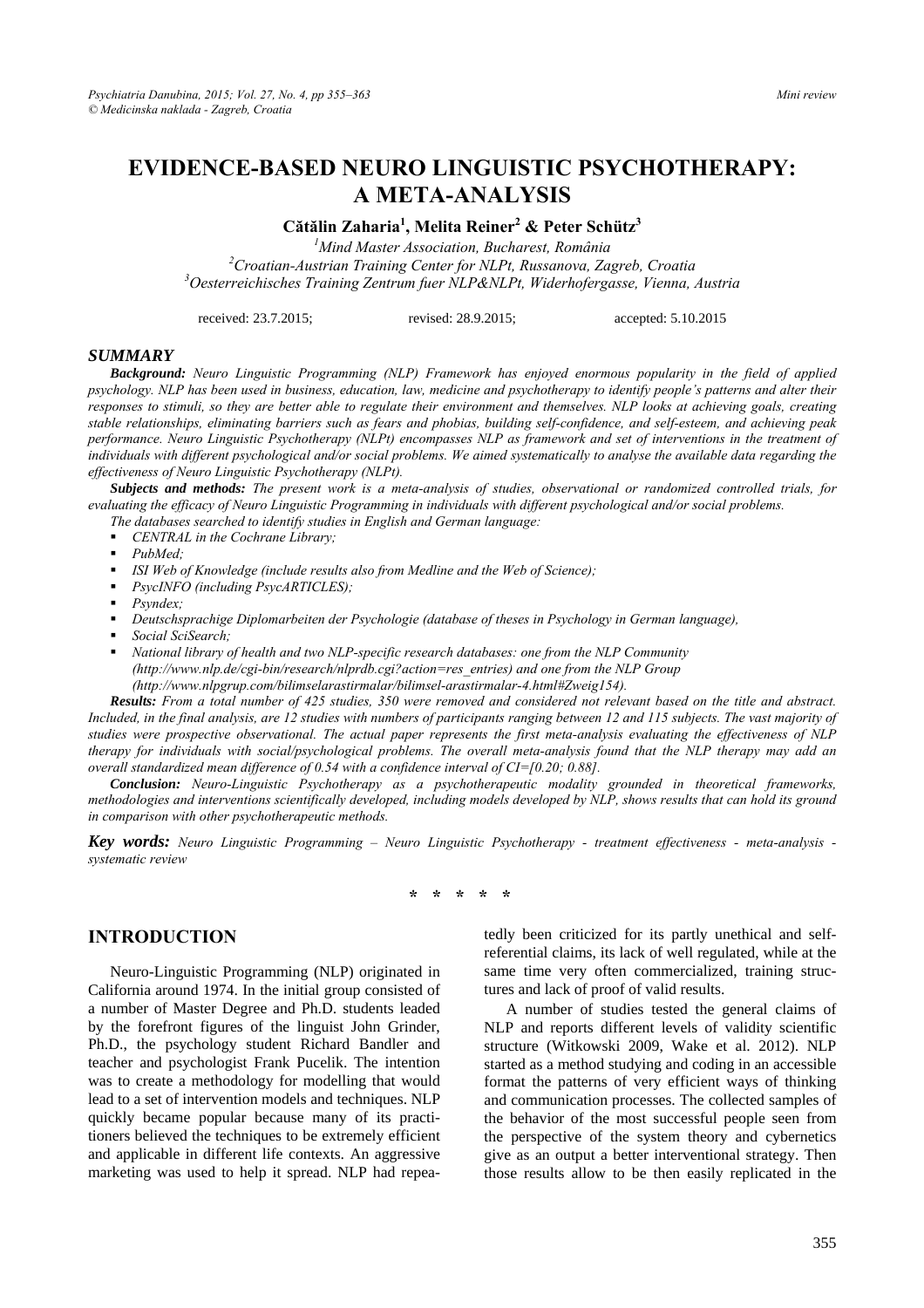work of practitioners with the clients. The early literature promoted approaches generated by NLP methodologies with demonstrable impact as a rapid form of psychological therapy. An NLP Practitioner will primarily use words to manipulate thoughts and inner sensory processes in a psychotherapeutic setting. These kind of interventions are used and accepted in various psychotherapeutic settings. Cognitive Behavioural Therapy (Dryden & Golden 1986), Rational Emotive Therapy (Ellis & Grieger 1977) or Acceptance and Commitment Therapy (Hayes & Strosahl 2004) are among them.

As a psychotherapy modality, NLPt is based primarily on neurobiological, phenomenologically-systemic and metatheoretical considerations. It can be defined as a systemic imaginative method of psychotherapy with an integrative cognitive approach (Schuetz et al. 2001). NLPt draws on the principles and techniques of NLP, with a standard EAP referenced the curriculum for psychotherapeutic education (see www.eanlpt.org) and a professional code of ethics www.europsyche.org).

Regarding the use of Neuro-Linguistic Psychotherapy for clients with psychological difficulties and perceived quality of life, Stipancic et al. 2010 showed that NLPt is an efficient intervention. Another study was performed in with claustrophobic patients who required MRI (magnetic resonance imaging); NLPt also proved to be was effective in reducing the need for general anaesthesia (Bigley et al. 2010). Krugman et al. 1985 indicated that the NLP single-session treatment for phobias compared with an intervention of self-control desensitization of equal duration, or a waiting-list control condition was less efficient in reducing public speaking anxiety. Also, they mentioned that the perceived rapid effectiveness of NLP, which was reported by Bandler and Grinder 1979, was possibly an artefact of changes that is possibly present without the interventions that they describe. For this reason, it is still not clear if there is an efficacy of NLPt in reducing different social or/and psychological problems.

### **AIM AND OBJECTIVE**

This meta-analysis aims to evaluate all available data regarding the effectiveness of Neuro Linguistic Psychotherapy (NLPt) and Neuro Linguistic Programming (NLP) for the treatment of individuals with different psychological and/or social problems.

### **SUBJECTS AND METHODS**

#### **Inclusion and exclusion methodology**

A literature search selected all randomized controlled trials, cohort studies (with or without a comparison group), comparative and case-control studies. It evaluated the relationship between NLPt and effectiveness as described by the authors (with any prespecified tools included) and survival/mortality.

#### **Types of participants**

Individuals selected are suffering from phobias, anxiety disorders, morning sickness, depression, allergy.

#### **Types of intervention**

The search included the following measurement:

**NLP interventions:** visualization, anchoring techniques, the visual-kinesthetic dissociation;

**Measures of outcomes assessment:** Spielberger`s State-Trait Anxiety Inventory, Personal Report of Confidence as a Speaker, Structured clinical interviews for DSM-IV Personality Disorders, Beck Depression Inventory.

#### **Types of outcome measures**

The searched outcome was the efficacy of NLPt as reported by the authors.

#### **Searching Strategy**

For purposes of our search in biographic databases we used certain strategies to retrieve studies that contained combined medical subject headings and text words for NLP and NLPt. We did not apply any methodological filters or put any restriction on language. The search strategies are available to read in Table 1.

The studies identified for inclusion in this review, in July 2014, were searched in:

- CENTRAL in the Cochrane Library;
- MEDLINE from 1950;
- **EMBASE** from 1980:
- PsychINFO from 1967;
- Reference lists of textbooks;
- Review studies:
- Relevant articles.

In order to to identify any further studies not retrieved by electronic search we checked the reference lists of all potentially worthy studies as full reports. We also obtained full reports of review articles retrieved by the search and checked these for other relevant citations.

#### **Checking of the methodological quality**

The quality of the included studies was evaluated by the authors. The Newcastle-Ottawa Scale (NOS) for assessing quality of non-randomized studies was used (www.lri.ca).

#### **Extraction of data**

The authors extracted data from the studies, using a data extraction form. Each author double-checked data extraction and data entry independently, and any discrepancies between authors were resolved by discussion.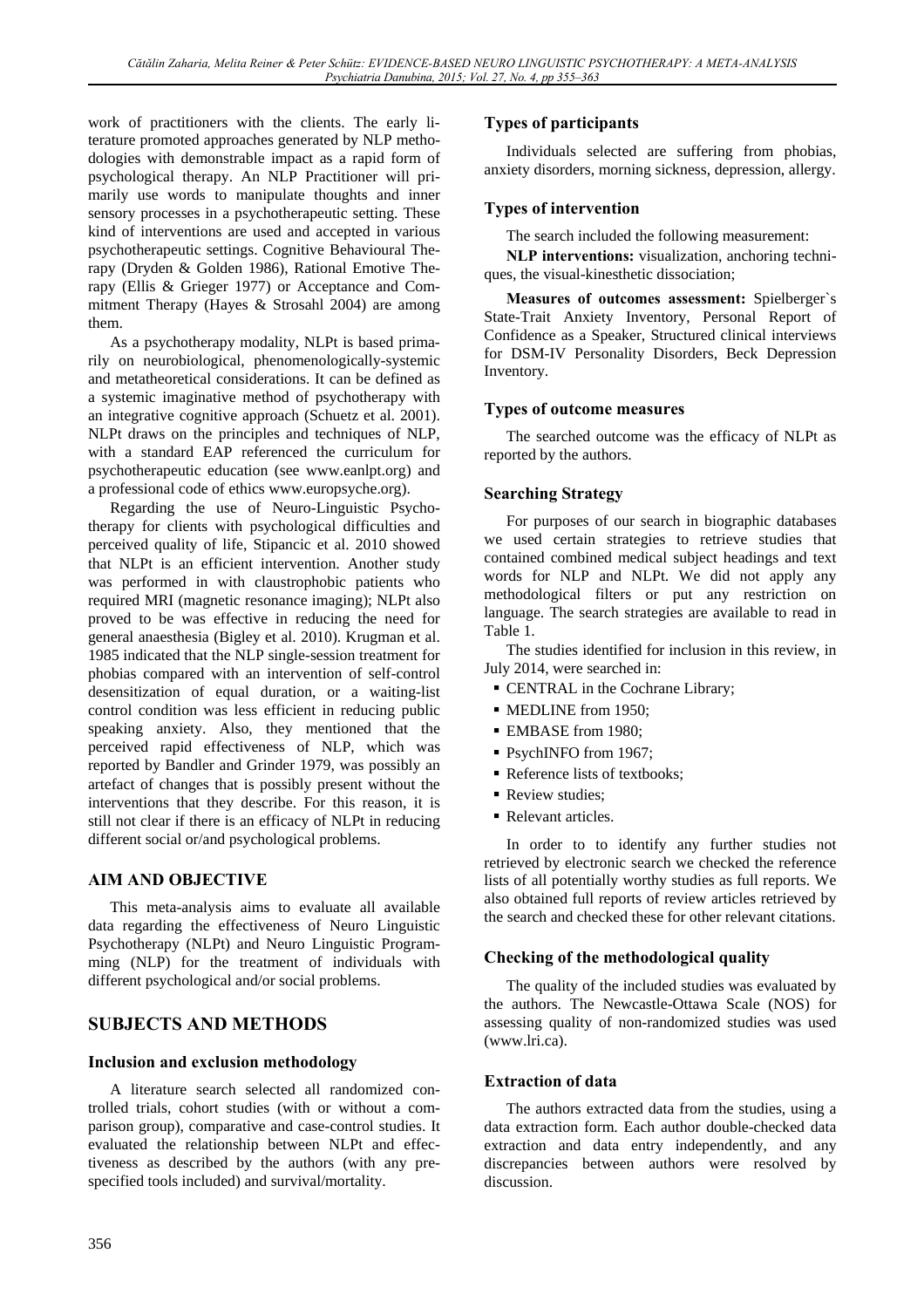| Table 1. Search Strategies |  |
|----------------------------|--|
|----------------------------|--|

| <b>raphe is peared publicates</b>                                                                                       |                                                                                                                                                                                                                                                                                                                                                                                                                                                                                                                                                                                                                                                                                                                                                       |
|-------------------------------------------------------------------------------------------------------------------------|-------------------------------------------------------------------------------------------------------------------------------------------------------------------------------------------------------------------------------------------------------------------------------------------------------------------------------------------------------------------------------------------------------------------------------------------------------------------------------------------------------------------------------------------------------------------------------------------------------------------------------------------------------------------------------------------------------------------------------------------------------|
| Database                                                                                                                | Search terms used                                                                                                                                                                                                                                                                                                                                                                                                                                                                                                                                                                                                                                                                                                                                     |
| • CENTRAL in the<br>Cochrane Library<br>$\blacksquare$ MEDLINE from 1950<br>• EMBASE from 1980<br>• PsychINFO from 1967 | • *Neurolinguistic Programming<br>• Neurolinguistic Programming<br>$\blacksquare$ *Psycholinguistics<br>$\bullet$ *Psycholinguistics<br>$\blacksquare$ *NLP<br>$\bullet$ *Psychotherapy<br>$\blacksquare$ psychotherap*<br>$\blacksquare$ NLPt*<br>$\blacksquare$ NLP*<br>• Neuro\$linguistic<br>• neurolinguistic.mp. (mp=ti, ab, tx, ct, sh, ot, nm, hw, kf, px, rx, an, ui)<br>$\blacksquare$ NLP.mp. (mp=ti, ab, tx, ct, sh, ot, nm, hw, kf, px, rx, an, ui)<br>• neurolinguistic programming mp. (mp=ti, ab, tx, ct, sh, ot, nm, hw, kf, px, rx, an, ui)<br>" psychotherap* near nlp.mp. (mp=ti, ab, tx, ct, sh, ot, nm, hw, kf, px, rx, an, ui)<br>" psychotherap* near programming.mp. (mp=ti, ab, tx, ct, sh, ot, nm, hw, kf, px, rx, an, ui) |
|                                                                                                                         |                                                                                                                                                                                                                                                                                                                                                                                                                                                                                                                                                                                                                                                                                                                                                       |

#### **Data analysis**

The overall effect size was calculated using Cohen's d in a random-effect model that is more comparable to real-world data than a fixed-effect model (Hedges & Vevea 1998). Sensitivity analysis was performed by omitting each study once and calculating the overall effect size again. The publication bias computed using several methods. The inspection of the funnel plot was done visually. Rosenthal's and Orwin's Fail-safe N was computed. Begg and Mazumdar's r. rank correlation, as well as Egger's regression test, was performed, and finally a trim-and-fill analysis (Duval & Tweedie 2000) was inspected. For all computations, CMA (Comprehensive Meta-Analysis v2.2.057) was used.

#### **Effect size calculation**

It was decided to use a mean difference expressed in standard deviation units (Cohen's d) for calculation since the therapy effect was considered to be measured best using this kind of index.

### **RESULTS**

#### **Inclusion-exclusion criteria** (Figure 1)

We identified a total number of 425 studies of which 350 were removed and considered not relevant based on title and abstract. We did find three other records through searching additional sources or any unpublished data.

We identified 76 potentially relevant citations that were full-text reviewed. 64 studies we further excluded for the following reasons:

- Not the right population: studies conducted on healthy individuals with social/psychological problems  $(n=19);$
- Not the right intervention  $(n=17)$ : studies conducted in healthy individuals with social/psychological problems (n=8), depression (n=5), other (n=4);
- Not the good outcome: studies carried out in healthy individuals with social/psychological problems (n=17);

 Excluded based on study design (n=11): review, editorial, comment letter, study design protocol.

Overall, we finally included 12 studies with a total number of individuals of 658 (studies that analysed different subgroups from the same population). On average, the numbers of participants in each study was small, ranging between 12 and 115 subjects (see Table 2, Figure 1).

A study (Bigley et al. 2010) measured the level of anxiety in 50 participants with claustrophobia using Magnetic Resonances Investigation. The selected subjects were 24 males, 26 females with a median age of 52 years. The result showed that the anxiety scores significantly reduces after NLP sessions during the MRI examination. The MR radiographer (therapist) attended a 20 days training in NLP techniques (accredited by the International NLP Trainers Association). The main NLP technique used was "Clare`s fast phobia cure", and applied in one-hour duration. The patient`s level of anxiety was assessed with Spielberger`s State – Trait Anxiety Inventory.

In another study, Krugman et al. included a number of 55 undergraduate students (28 male and 27 female) with anxiety in public speaking situations. NLP singlesession treatment for phobias was not giving better results in reducing public speaking anxiety than another psychotherapeutic interventions (Krugman et al. 1985). The therapists were three graduate students trained in NLP treatment for phobias. The therapists used kinaesthetic anchoring techniques and visualization in one single session. Before the subjects began their speeches, they rated their anxiety level, using a 12 items questionnaire derived from the Report of Confidence as a Speaker, developed by Gilkinson, 1942. Also, during their speeches, three trained observers rated the subjects` behavioural anxiety using Paul's (1966) Behavioral Checklist- 10-point scale. After speech delivery, the subjects indicated the level of anxiety using the same Report of Confidence as a Speaker.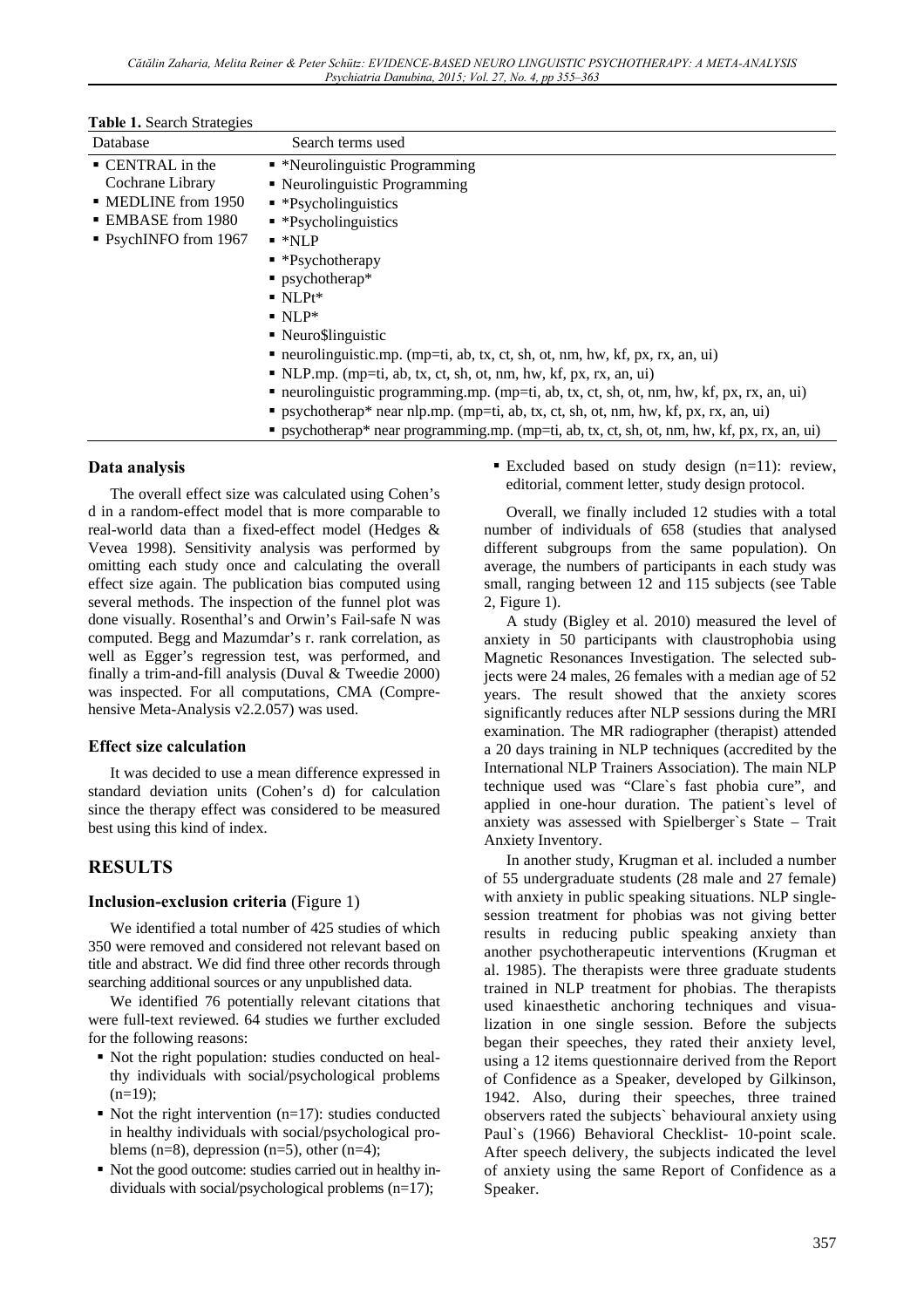| Study<br>(reference)                          | Type of study                                                | N <sub>0</sub>                                               | Age (mean)                               | Gender            | Psychological and/or social problem                                                                                                                                                                              |
|-----------------------------------------------|--------------------------------------------------------------|--------------------------------------------------------------|------------------------------------------|-------------------|------------------------------------------------------------------------------------------------------------------------------------------------------------------------------------------------------------------|
| Allen 1982                                    | Randomized<br><b>Controlled Trial</b>                        | 36                                                           |                                          | 32 F<br>4 M       | Snake phobia                                                                                                                                                                                                     |
| <b>Bigley</b><br>et al. 2010                  | Prospective<br>observational                                 | 50                                                           | Median age 52<br>(range 17-75)           | 24 M<br>26 F      | Claustrophobic subjects who failed a<br>previous MR examination                                                                                                                                                  |
| Genser-Medlitsch Prospective<br>& Schutz 2004 | observational                                                | 115 (55 therapy<br>clients, 60<br>nontherapeutic<br>persons) | <b>NS</b>                                | <b>NS</b>         | Therapy clients and persons of a no<br>treatment waiting list participated                                                                                                                                       |
| Huflejt-Lukasik                               | Prospective<br>observational                                 | 19                                                           | Range age 21-46 y                        | 12 F<br>7 M       | Subjects with difficulty in social interac-<br>tion, family, marital and relationship<br>problems, low self-esteem, depressive<br>symptoms, anxiety disorders, phobic<br>problems, efficiency and concentration. |
| Krugman<br>et al. 1985                        | Randomized<br><b>Controlled Trial</b>                        | 55                                                           | Data not shown                           | 27 F<br>28 M      | Undergraduate students with anxiety in<br>public speaking situations                                                                                                                                             |
| Liberman 1984                                 | Prospective<br>observational                                 | 12                                                           | Data not shown                           | Data not<br>shown | Subjects diagnosed with Simple Phobia<br>(DSM III criteria)                                                                                                                                                      |
| Ojanen 2004                                   | Prospective<br>observational                                 | 62                                                           | Range age<br>18-54                       | 50 F<br>12M       | Subjects with work exhaustion, anxiety,<br>depression, low self-esteem, phobic<br>problems, insomnia                                                                                                             |
| Pourmansour<br>1997                           | Randomized,<br>controlled, parallel-<br>group clinical trial | 42                                                           | Range 18-47                              | 21 F<br>21M       | Patients with fear of dental procedures                                                                                                                                                                          |
| Reckert 1999                                  | Randomized<br><b>Controlled Trial</b>                        | 50                                                           | Mean age<br>39.7 years                   | 36M<br>14F        | 40 specific phobias, 10 social phobias                                                                                                                                                                           |
| Rogers 1993                                   | Randomized<br><b>Controlled Trial</b>                        | 38                                                           | Data not shown                           | 38M               | Post Traumatic Stress Disorder                                                                                                                                                                                   |
| Stipancic<br>et al. 2010                      | <b>RCT</b>                                                   | 106                                                          | 20 to 61 years                           | 22 M<br>78 F      | Psychotherapy clients                                                                                                                                                                                            |
| <b>Witt 2003</b>                              | Prospective<br>observational                                 | 73                                                           | Median age 41 years<br>$(range 18-66 y)$ | Data not<br>shown | Subjects allergic to birch pollen                                                                                                                                                                                |

| Table 2. Baseline characteristics of the included studies |  |  |  |  |
|-----------------------------------------------------------|--|--|--|--|
|-----------------------------------------------------------|--|--|--|--|

| Study<br>(reference)         | NLP interventions                                                                                                                                         | Applied measures                                                                                                                                                                         | Results                                                                                                                                                                                                                                                                           |
|------------------------------|-----------------------------------------------------------------------------------------------------------------------------------------------------------|------------------------------------------------------------------------------------------------------------------------------------------------------------------------------------------|-----------------------------------------------------------------------------------------------------------------------------------------------------------------------------------------------------------------------------------------------------------------------------------|
| Allen 1982                   | NLP Phobia Technique                                                                                                                                      | <b>Behavior Avoidance Test</b><br>Fear Thermometer                                                                                                                                       | No significant effects of NLP treatment<br>on subject's fear of snakes                                                                                                                                                                                                            |
| <b>Bigley</b><br>et al. 2010 | Clare's fast phobia cure.<br>One session of one hour                                                                                                      | Spielberger's State Trait<br>Anxiety Inventory for assessing the                                                                                                                         | 30 subjects (76%) completed the MR<br>examination.                                                                                                                                                                                                                                |
|                              |                                                                                                                                                           | anxiety level.                                                                                                                                                                           | Nine subjects went on the scanner bed,<br>but were obtained unusable images, and<br>three didn't consider going into the<br>scanner.                                                                                                                                              |
| & Schutz 2004                | Genser-Medlitsch General individual<br>complaints, clinical<br>symptoms, coping strategies,<br>locus of control tendencies<br>3 sessions                  | Standardised psychological<br>questionnaire on individual<br>complaints, clinical symptoms, coping control group<br>strategies, locus of control tendencies                              | NLPt group registered significantly<br>improvements and lasting effects than the                                                                                                                                                                                                  |
| Huflejt-Lukasik              | Short-term NLP therapy<br>1 session/week, 5 months,<br>min. 1 month                                                                                       | SKNS (measures the level of self-<br>focused attention)<br>CISS (measures the way one deals<br>with stress in some dimensions)<br>SCL-90 (diagnoses behaviors<br>(symptomatic dementia). | NLPt is effective method of receiving<br>positive changes. During therapy they<br>registered a decrease in public self-<br>consciousness, emotion-orientation in<br>dealing with stress, and in<br>psychopathological symptoms.                                                   |
| Krugman<br>et al. 1985       | NLP phobia intervention&self Personal Report of<br>desensitization treatments<br>(kinaesthetic anchoring<br>Techniques, visualization)<br>Single session. | Confidence as a Speaker Scale.<br>Paul's Modified<br><b>Behaviour Checklist</b>                                                                                                          | Overall, the findings of this study indicate<br>that the NLP single-session treatment for<br>phobias was no more effective in reducing<br>public speaking anxiety than a self-control<br>desensitization intervention of equal dura-<br>tion or a waiting-list control condition. |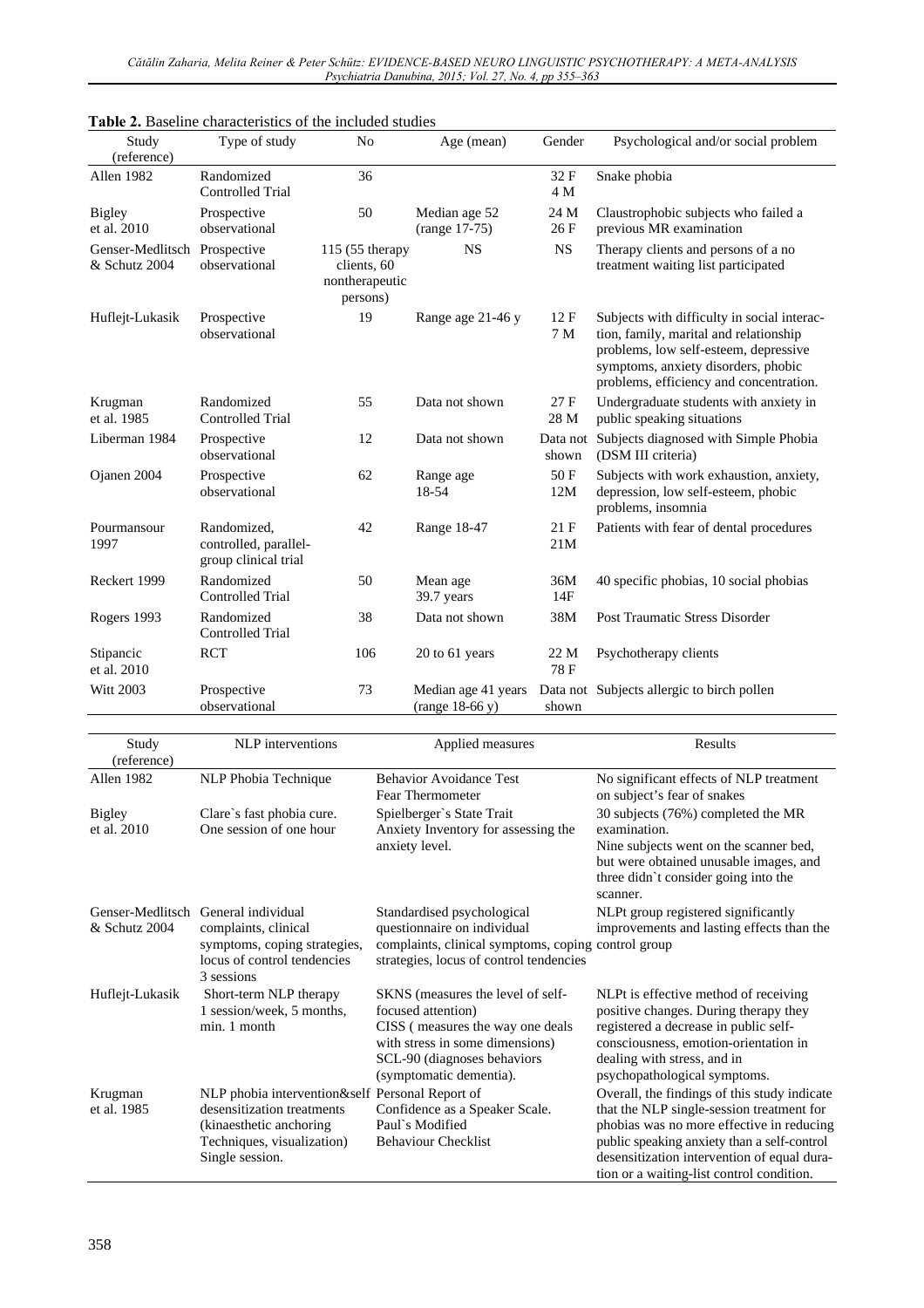| Study                    | NLP interventions                                                                                                                                                                                                      | Applied measures                                                                                                                                                                                                            | Results                                                                                                                                                                  |
|--------------------------|------------------------------------------------------------------------------------------------------------------------------------------------------------------------------------------------------------------------|-----------------------------------------------------------------------------------------------------------------------------------------------------------------------------------------------------------------------------|--------------------------------------------------------------------------------------------------------------------------------------------------------------------------|
| (reference)              |                                                                                                                                                                                                                        |                                                                                                                                                                                                                             |                                                                                                                                                                          |
| Liberman 1984            | Visualisation, anchoring.<br>Two sessions, each lasting<br>less than an hour.                                                                                                                                          | Fear Thermometer, Symptom<br>Checklist 90 (SCL-90R) Fear Survey<br>Schedule (FSS III)                                                                                                                                       | NLP treatments was effective in reducing<br>phobic behavior and in reducing fear,<br>discomfort and the intensity of a wide<br>range of symptoms.                        |
| Ojanen 2004              | <b>NS</b>                                                                                                                                                                                                              | SWB(Subjective Well-Being) -<br>consisting 7 DVAS (Descriptive<br>visual analogue scales)<br>TWB - Therapist Rated Well Being<br>PE - Total Problem Experience                                                              | The ratings of the clients about the<br>therapy were very positive, they changed<br>into better. The therapeutic relationships<br>were highly positive.                  |
| Pourmansour<br>1997      | One two-hour Collapse-<br>Anchors session                                                                                                                                                                              | State-Fear-Questionnaire                                                                                                                                                                                                    | Significant positive effect of NLP treat-<br>ment, reduction of fear of dental<br>procedures                                                                             |
| Reckert 1999             | NLP Phobia Techniques, 2<br>sessions                                                                                                                                                                                   | Beck Anxiety Inventory (BAI)<br>State-Trait-Anxiety Inventory (STAI)                                                                                                                                                        | For clients with light phobias no signi-<br>ficant effects were found; for client with<br>severe phobias there was a significant<br>effect on reduction of fear response |
| Rogers 1993              | <b>NLP</b> Three Place Visual<br>Kinesthetic Dissociation,<br>3 sessions                                                                                                                                               | Mississipi Scale for Combat Related<br>PTDS (MISS)<br>Sleep Self-Report Symptom Severity<br>Index (SSI)<br><b>Betts Questionnaire of Mental</b><br>Imagery (QMI)<br>Vividness of Imagery Scale<br>Combat Stress Index (CSI) | The addition of NLP sessions did not<br>significantly enhance the effects of the<br>PTSD program                                                                         |
| Stipancic<br>et al. 2010 | NLP therapy on a number of<br>psychology difficulties and<br>perceived quality of life<br>(QoL)                                                                                                                        | Structured Interview for DSM IV<br>Personality Disorder<br>Croatian Scale of Quality of Life                                                                                                                                | In the therapy group, there was a<br>significant decrease of clinical symptoms<br>and increase in QoL                                                                    |
|                          | 1 session*60 min/week<br>Average number of sessions $=$<br>$20$ ; (range 10-40 sessions)                                                                                                                               | (KVZ)                                                                                                                                                                                                                       |                                                                                                                                                                          |
| <b>Witt 2003</b>         | The Hildesheim Health<br>Training $-$ for the mental<br>handling of allergies<br>8 meetings (2 per week).<br>2 hours - individual<br>conditioning, psychological<br>factors and believe system +<br>25 min. relaxation | The Skin Prick Test<br>Krampen-AT-<br>Symptomscale<br>Rehabilitation Psychological<br>Diagnostic System                                                                                                                     | NLPt has an effect on allergic sensitivity.<br>It was in strong combination with<br>Psychological Items, Aliments and<br>Medication.                                     |

Stipancic et al. 2010 examined in 106 subjects (22 males and 84 females) the short-term and long-term effects of NLPt on a number of psychological difficulties and perceived quality of life. Patients were set to a therapy group (assessment prior to and immediately after therapy, and at a five-month follow-up session) or to a control group (assessment at pre-test, simultaneously by the treatment group and 3 months later). One session of 60 minutes took place weekly, and the number of sessions per subject differed from each participant, according to the individual need of each of them. The average number of sessions was 20 (range: 5-65, with 89% of participants in the range 10- 40) and the effectiveness of NLPt assessed during the individual therapy sessions. To measure the clinical symptoms are used the Structured Clinical Interview for DSM-IV (SCID I) and Structured Clinical Interview for DSM-IV Personality Disorders (SCID II). To determine the quality of life the Croatian Scale of Quality of Life (KVZ) was applied. Seven psycho-

**Table 2.** Continues

therapists, with 10 to 20 years' experience in NLPt, participated in the study. The therapy group presented a significant improvement in having fewer psychological difficulties and better-perceived quality of life, than the control group.

The overall standardized mean difference was  $d=0.51$  with a confidence interval of CI=[0.20; 0.82]. Figure 2 displays the forest plot for the analysis. Effect sizes for each study are available in Table 3. Sensitivity analysis showed no significant influence of omitting every single study once. The point estimate varied between  $d=0.42$  and  $d=0.61$ .

In two articles, relevant data were neither described in the paper nor could be determined via contacting the authors. In these two cases, a conservative approach was chosen, according to Lipsey and Wilson 2001. No information about the effect could found in Allen (1982). Therefore, the effect size was fixed at  $d=0$ . Bigley (2010) reported significant results but gave no further numerical information.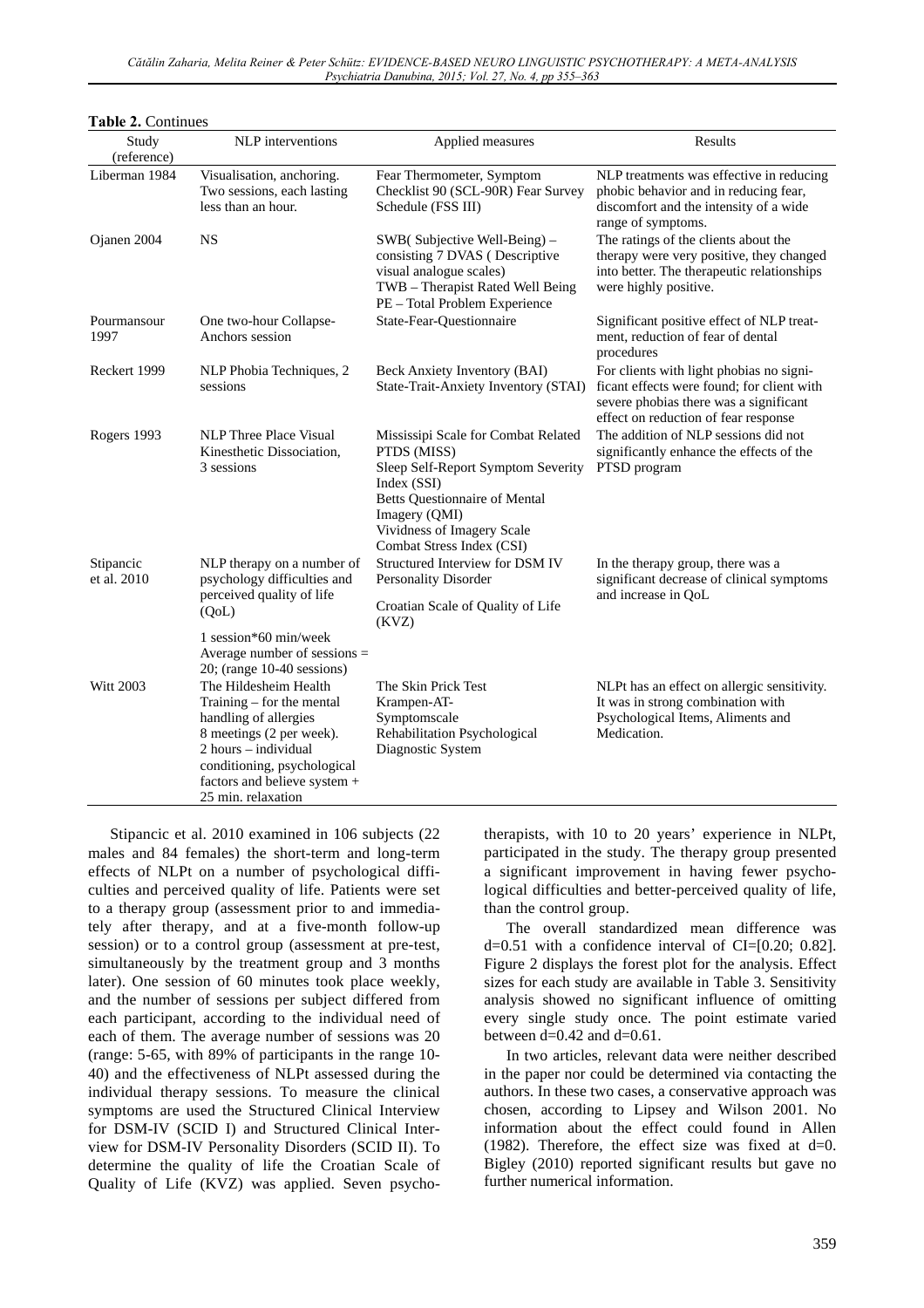

Figure 1. Flow chart for process of screening electronic databases and inclusion of trials in the study

|                                                                                                     |                             |                |        | Std. Mean Difference      | Std. Mean Difference            |
|-----------------------------------------------------------------------------------------------------|-----------------------------|----------------|--------|---------------------------|---------------------------------|
| <b>Study or Subgroup</b>                                                                            | <b>Std. Mean Difference</b> | SE.            | Weight | IV, Random, 95% CI        | IV, Random, 95% CI              |
| Allen 1982                                                                                          |                             | $0\quad 0.408$ | 6.4%   | $0.00$ [-0.80, 0.80]      |                                 |
| Bigley (2010)                                                                                       | 0.284                       | 0.144          | 10.2%  | $0.28$ [0.00, 0.57]       |                                 |
| Genser-Medlitsch (2004)                                                                             | 0.201                       | 0.095          | 10.7%  | $0.20$ [0.01, 0.39]       |                                 |
| Hufleit-Lukasik (n.a.)                                                                              | 0.889                       | 0.309          | 7.8%   | $0.89$ [0.28, 1.49]       |                                 |
| Krugman (1985)                                                                                      | $-0.166$                    | 0.325          | 7.6%   | $-0.17$ [ $-0.80, 0.47$ ] |                                 |
| Liberman (1984)                                                                                     |                             | 0.672 0.334    | 7.5%   | $0.67$ [0.02, 1.33]       |                                 |
| Ojanen (2004)                                                                                       | 1.246                       | 0.169          | 9.9%   | 1.25 [0.91, 1.58]         |                                 |
| Pourmansour (1997)                                                                                  | 2.204                       | 0.391          | 6.7%   | 2.20 [1.44, 2.97]         |                                 |
| Reckert (1999)                                                                                      | $-0.178$                    | 0.305          | 7.9%   | $-0.18$ $[-0.78, 0.42]$   |                                 |
| Rogers (1993)                                                                                       | 0.068                       | 0.325          | 7.6%   | $0.07$ [-0.57, 0.70]      |                                 |
| Stipancic (2010)                                                                                    | 0.649                       | 0.199          | 9.5%   | $0.65$ [0.26, 1.04]       |                                 |
| Witt (2003)                                                                                         | 0.349                       | 0.287          | 8.2%   | $0.35$ FO.21, 0.911       |                                 |
| Total (95% CI)                                                                                      |                             |                | 100.0% | $0.51$ [0.20, 0.82]       |                                 |
| Heterogeneity: Tau <sup>2</sup> = 0.23; Chi <sup>2</sup> = 64.44, df = 11 (P < 0.00001); $P = 83\%$ |                             |                |        |                           |                                 |
| Test for overall effect: $Z = 3.20$ (P = 0.001)                                                     |                             |                |        |                           | Favours [control] Favours [NLP] |

**Figure 2.** The overall effect of NLP intervention (standardized mean difference with a confidence interval)

| Table 3. Risk of bias quality assessment |  |
|------------------------------------------|--|
|------------------------------------------|--|

|                                   | Study characteristics |            |                                |          | <b>Ouality coding</b> |                |          |          |          |          |    |                |          |         |
|-----------------------------------|-----------------------|------------|--------------------------------|----------|-----------------------|----------------|----------|----------|----------|----------|----|----------------|----------|---------|
|                                   | $Therapist =$         | Therapist= | $Sample =$                     | Q1       | Q2                    | Q <sub>3</sub> | Q4       |          | Q5 Q6    | Q7       | Q8 | Q <sub>9</sub> | Q10      | Q       |
|                                   | author                |            | NLP professional only students |          |                       |                |          |          |          |          |    |                |          | percent |
| Allen 1982                        | n.a.                  | n.a.       | yes                            |          |                       | $\Omega$       |          |          | $\theta$ |          |    | $\theta$       |          | 70      |
| Bigley et al. 2010                | Yes                   | partly     | no                             |          | $\Omega$              | $\Omega$       | n.a.     |          | $\Omega$ |          |    | $\theta$       | n.a.     | 50      |
| Genser-Medlitsch<br>& Schütz 2004 | N <sub>0</sub>        | Partly     | no                             | $\theta$ |                       | $\left($       | $\theta$ |          | 1        | $\Omega$ |    | $\theta$       |          | 50      |
| Huflejt-£ukasik (n.a.)            | <b>Yes</b>            | <b>Yes</b> | no                             | $\Omega$ |                       | $\Omega$       |          | $\Omega$ |          | 0        |    | $\Omega$       |          | 50      |
| Krugman et al. 1985               | n.a.                  | Partly     | yes                            | $\Omega$ |                       | $\Omega$       |          | $\Omega$ | $\Omega$ |          |    |                |          | 60      |
| Liberman 1984                     | Yes                   | n.a.       | no                             |          | 1                     | $\Omega$       |          |          | $\Omega$ |          |    | $\theta$       | $\Omega$ | 60      |
| Ojanen 2004                       | No                    | Yes        | no                             | $\Omega$ |                       |                | n.a.     |          |          | $\Omega$ |    | $\Omega$       | n.a.     | 62.5    |
| Pourmansour 1997                  | Yes                   | n.a.       | no                             | $\Omega$ |                       | $\Omega$       |          |          | $\Omega$ |          |    | $\Omega$       | 1        | 60      |
| Reckert 1999                      | Yes                   | Yes        | no                             |          | 1                     | $\Omega$       | 1        | $\Omega$ |          |          |    | $\Omega$       |          | 70      |
| Rogers 1993                       | yes                   | No         | no                             |          |                       | $\Omega$       |          |          |          |          |    | $\Omega$       | 1        | 80      |
| Stipancic et al. 2010             | n.a.                  | Yes        | no                             | $\Omega$ |                       | $\Omega$       |          | $\Omega$ |          |          |    | $\Omega$       |          | 60      |
| <b>Witt 2003</b>                  | n.a.                  | n.a.       | no                             |          | $\Omega$              | $\Omega$       | $\Omega$ |          |          |          |    |                |          | 70      |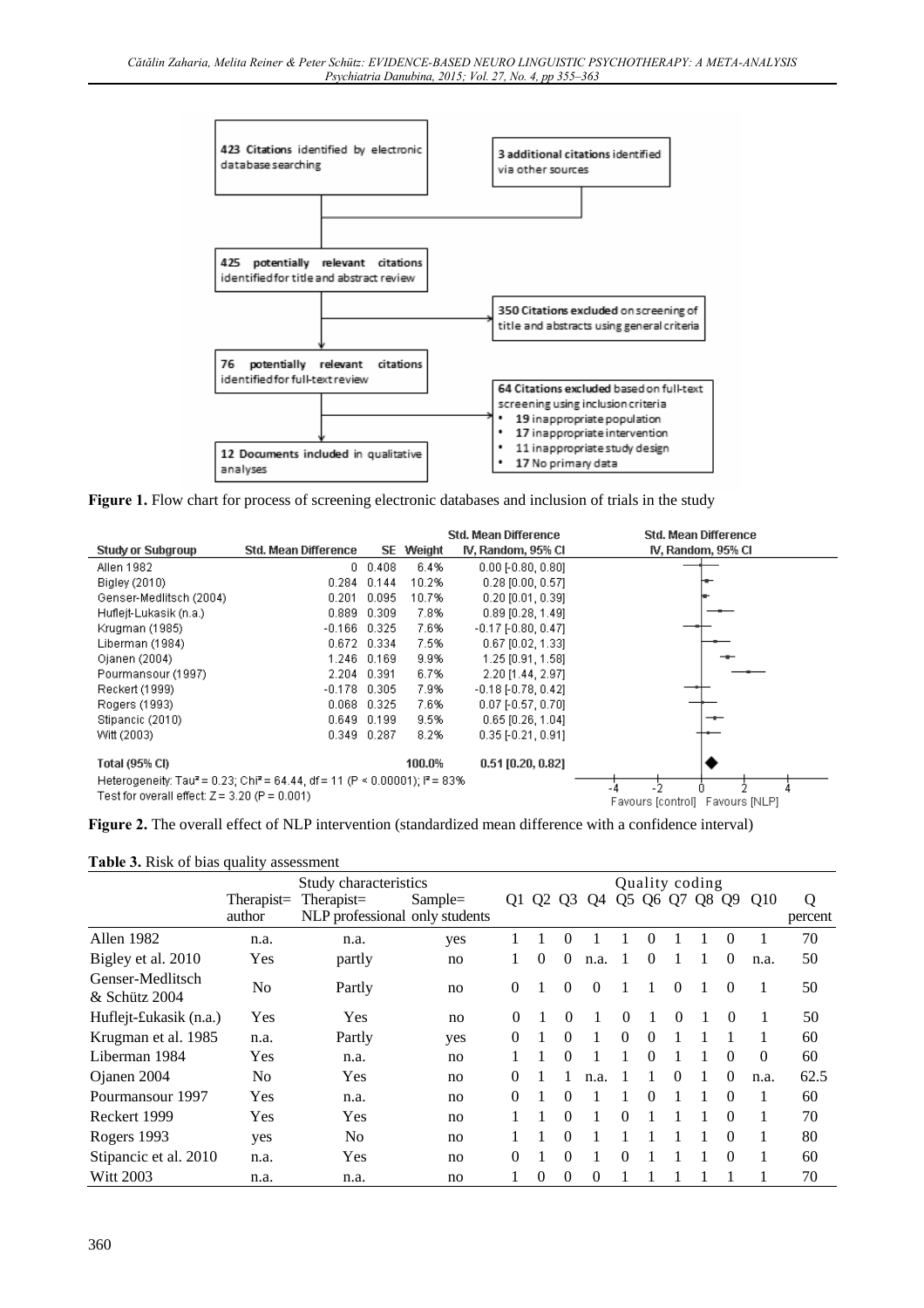Across the twelve studies, only in four studies the therapist was a professional practitioner (Huflejt- £ukasik, Reckert 1993, Ojanen et al 2004, Stipancic et al. 2010). In other two studies, the participants were students (Allen 1982, Krugman et al. 1985). Main problems reported by subjects were anxiety and phobias. Of the twelve studies selected, in five studies the outcome was fear and in four studies the outcome was psychological symptoms. Two studies are assessing the quality of life and one study the allergy symptoms. Most of the studies were based on a prospective design.

Therefore the smallest effect size possible considering the given sample size and an assumed significance level of á=0.05 was chosen for analysis. Since this method is very conservative, it can cause a downward bias in the final mean effect size.

### **Risk of bias**

Ten of the total number of studies (12) used correct method of selection of persons (Q2). In nine studies, intervention was described sufficiently (Q7). In seven studies, the follow-up period was long enough for outcomes to occur (Q6). In all twelve studies, criteria for measuring outcomes was clearly defined (Q8) (see Table 2).

### **Publication bias**

The visual inspection of the funnel plot as depicted in Figure 2 showed no asymmetry. Rosenthal's Fail-safe N indicated that 174 studies with a null effect would be needed to reach non-significance of the current analysis. Orwin's Fail-safe N showed that 30 studies with an effect of d=0.1 would be necessary to reduce the overall impact to a trivial d=0.2. Neither Begg and Majumdar's rank correlation nor Egger's regression test was significant ( $p=0.73$  and  $p=0.45$ , respectively), which indicates no publication bias. Trim-and-fill analysis (Duval & Tweedie 2000) showed no effects to be missing.

## **DISCUSSION**

### **Summary of main results**

The effects of NLP interventions were compared in 12 trials involving 658. Of the twelve studies selected, only one study had a large number of participants (N=115 psychotherapy clients). In that randomly controlled trial, the NLP therapy group showed a significant improvement and longer lasting effects of psychotherapy than the control group (Genser-Medlitsch & Schutz 2004).

An experimental study showed that NLPt influenced the allergic immune function in birch pollen allergic humans and the participants experienced significant improvement in all psychological symptoms (Witt 2003). In another study with a small sample size (12

participants) diagnosed with Simple Phobia, with a pretest and post-test control group design. NLP treatment seemed to be effective in reducing phobic behaviour, fear, and discomfort (Liberman). In one study, Krugman et al. 1985 indicated that a single session of NLP was not effective in reducing anxiety in public speaking situations.

### **Summary consideration of research quality**

Overall, the quality of the studies was judged as good enough. The most common reasons for occasional inferior quality were the small number of participants and the publication vintage on some studies. Also, in one study no information about the effect could be found and in another one, significant results were reported but no further numerical information was available.

### **Strengths and limitation of this study**

That study represents the first meta-analysis evaluating the effectiveness of NLP therapy for individuals with social/psychological problems. Another advantage of this review includes the searching of conference proceedings. Also the inclusion of unpublished data to provide a comprehensive analysis of all available evidence. A plus is the rigorous assessment of proof quality which has been incorporated into review conclusions using standard methods. Potential limitations in primary observational studies contributing to this study, however, limit confidence in the conclusions that might draw from the available evidence for NLP modalities.

### **Implications for further research**

Although many studies are aimed to determine the efficacy of NLPt, there is a major lack of high-quality data from observational, experimental studies or randomized trials on this field. Up until now there is insufficient data to recommend this form of therapy strongly in reducing some psychosocial problems.

## **CONCLUSION**

Our meta-analysis review found evidence to support the positive effects of this form of psychotherapy. However, further investigations are needed to confirm the effectiveness of Neuro-Linguistic Therapy on individual's outcomes since most of the evidence is available from smaller observational studies only.

### *Acknowledgements:* None.

### *Conflict of interest:* None to declare.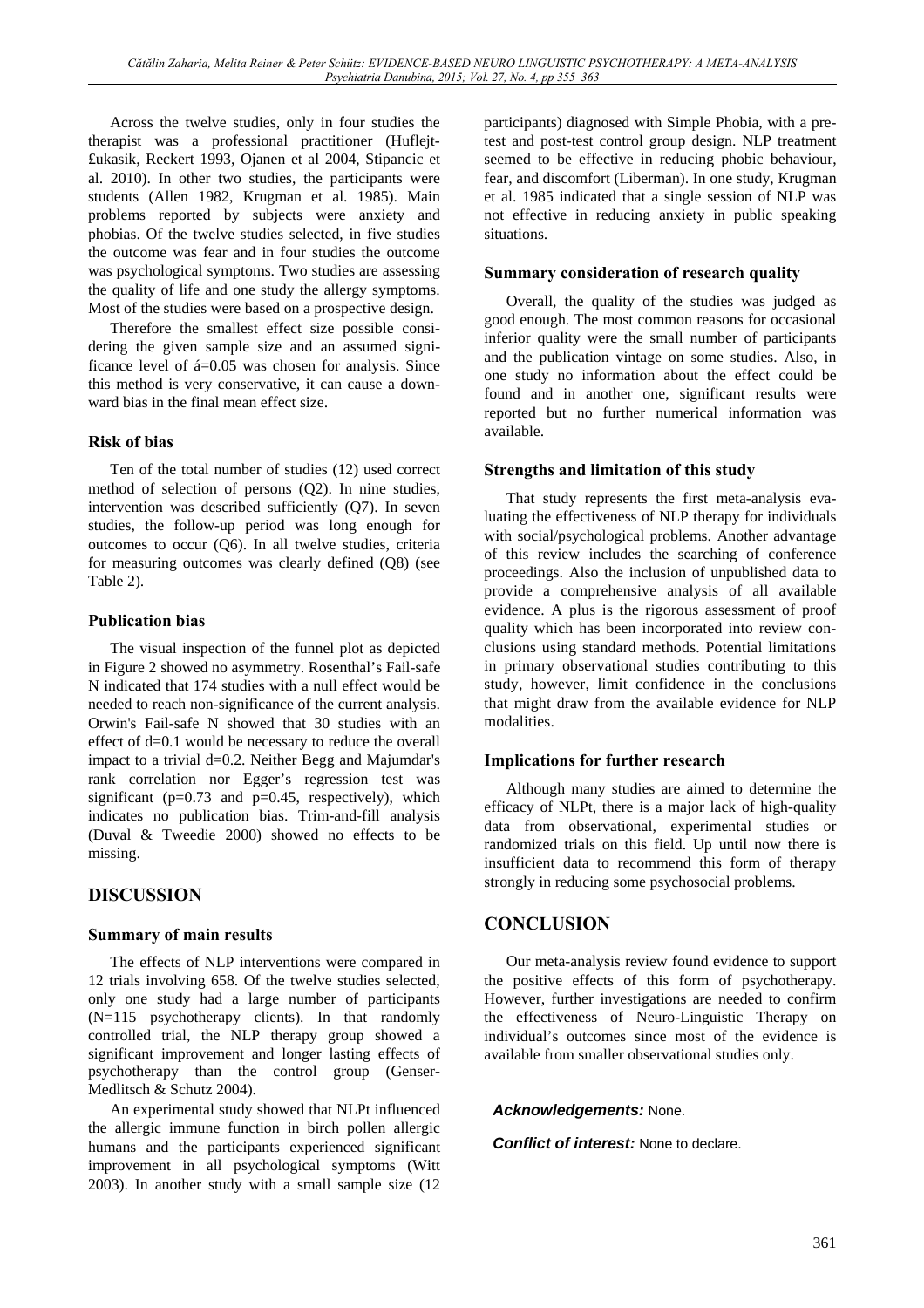### **References**

- 1. Allen KL: An investigation of the effectiveness of neurolinguistic programming procedures in treating snake phobics. Ph.D. Doctoral Dissertation, University of Missouri -Kansas City, United States - Missouri, 1982. Retrieved from http://proquest.umi.com/pqdweb?did=752856851 &Fmt=7&clientId=36147&RQT=309&VName=PQD.
- 2. Bigley J, Griffiths PD, Prydderch A, Romanowski CA, Miles L, Lidiard H & Hoggard N: Neuro linguistic programming used to reduce the need for anaesthesia in claustrophobic patients undergoing MRI. [Evaluation Studies]. The British journal of radiology 2010; 83:113-117. doi: 10.1259/bjr/14421796.
- 3. Cowley DE: Prostheses for primary total hip replacement. A critical appraisal of the literature. Int J Technol Assess Health Care 1995; 11:770-778.
- 4. Deeks JJ, Dinnes J, D'Amico R, Sowden AJ, Sakarovitch C, Song F, Altman DG: Evaluating non-randomised intervention studies. Health Technol Assess 2003; 7:iii-x, 1-173. doi: 96-26-99 [pii]
- 5. Dryden W & Golden WL: Cognitive-behavioural approaches to psychotherapy (pp. XII, 392). London: Harper & Row, 1986.
- 6. Duval S & Tweedie R: Trim and fill: A simple funnel-plotbased method of testing and adjusting for publication bias in meta-analysis. Biometrics 2000; 56:455-463.
- 7. Einspruch E: Neurolinguistic Programming in the treatment of phobias. Psychotherapy in Private practice 1988; 6:91-100.
- 8. Ellis A & Grieger RM: Handbook of rational-emotive therapy. New York: Springer, 1977.
- 9. Ferguson DM: The effect of two audiotaped neuro linguistic programming phobia treatments on public speaking anxiety. Ph.D. 8810355, The University of Tennessee, United States - Tennessee, 1987. Retrieved from http://proquest.umi.com/pqdweb?did=753377451 &Fmt=7&clientId=36147&RQT=309&VName=PQD.
- 10. Genser-Medlitsch M & Schütz P: Does neurolinguistic psychotherapie has effects. Nowiny Psychologiczne 2004;  $1:23-48$ .
- 11. Genser-Medlitsch M: Neurolinguistisches Programmieren in der therapeutischen Praxis. master thesis, University of Vienna, Vienna, 1997.
- 12. Grawe K, Donati R & Bernauer F: Psychotherapie im Wandel. Von der Konfession zur Profession. Göttingen: Hogrefe, 1994.
- 13. Gray RM: The Brooklyn Program: Innovative Approaches to Substance Abuse Treatment. Federal Probation Quarterly 2002; 66:9-16.
- 14. Grinder J & Bandler R: Frogs into Princes: Neuro Linguistic Programming, 1979. Moab, UT: Real People Press. ISBN 0-911226-19-2.
- 15. Hayes SC & Strosahl KD: A practical guide to acceptance and commitment therapy (pp. XVI, 395). New York, NY: Springer, 2004.
- 16. Heckrath C & Dohmen P: Zu der empirischen Basis der 'hochsignifikanten Überlegenheit' der kognitiv-behavioralen gegenüber den psychoanalytischen Therapieverfahren. Zeitschrift für psychosomatische Medizin und Psychoanalyse 1997; 43:179-201.
- 17. Hedges LV & Vevea JL: Fixed- and random-effects models in meta-analysis. Psychological Methods 1998; 3:486-504.
- 18. Huflejt £ukasik M & Regulska H: The effectiveness of Neuro-Linguistic Psychotherapy: the results of the study in Poland. NLPt & the medical model: working across environments. NLPtCA & EANLPt conference at Regent's College, London, 2005.
- 19. Huflejt-fukasik M: The Effectiveness of Neuro-Linguistic Psychotherapy. Warsaw University. Warsaw. Internal paper (n.a.).
- 20. Konefal J & Duncan RC: Social anxiety and training in neuro-linguistic programming. Psychological reports 1998; 83:1115-1122.
- 21. Konefal J, Duncan RC & Reese MA: Neuro linguistic programming training, trait anxiety, and locus of control. Psychological Reports 1992; 70:819-832.
- 22. Krugman M, Kirsch I, Wickless C, Milling L, Golicz H & Toth A: Neurolinguistic Programming Treatment for Anxiety: Magic or Myth? Journal of Consulting and Clinical Psychology 1985; 53:526-530.
- 23. Liberman MB: The treatment of simple phobias with neuro-linguistic programming techniques. Ph.D. Doctoral Dissertation, Saint Louis University, United States -Missouri, 1984. Retrieved from http://proquest.umi.com/ pqdweb?did=753612441&Fmt=7&clientId=36147&RQT  $=$ 309&VName=POD
- 24. Lipsey MW & Wilson DB: Practical Meta-Analysis. Thousand Oaks, CA: SAGE Publications Inc, 2001.
- 25. Muss DC: A new technique for treating post-traumatic stress disorder. The British journal of clinical psychology / the British Psychological Society 1991; 30:91-92.
- 26. Ojanen M, Kotakorpi S, Kumpula S, Tankklu M, Vadén T., Vikeväinen-Tervonen L, Hiltunen S: Terapiastako ratkaisu NLP-perustaisen psykoterapian tuloksellisuudesta (Solution form therapy - results of NLP-based psychotherapy). Helsinki: Mielikirjat, 2004.
- 27. Pourmansour J: NLP und Zahnarztangst? Eine Studie zur Effektivität der NLP-Intervention. Master's thesis, University of Münster, Münster, 1997.
- 28. Reckert H-W: Die NLP-Phobiebehandlungstechniken in der Behandlung von spezifischen und sozialen Phobien eine Therapievergleichsstudie mit der systematischen Desensibilisierung in sensu. Doctoral dissertation, University of Tübingen, Tübingen, 1999.
- 29. Reckert H-W: NLP-Anker-Kollabieren als Kurzzeittherapie von Studierenden mit Prüfungsangst eine Therapievergleichsstudie mit mentalem Training. Master's thesis, University of Tübingen, Tübingen, 1993.
- 30. Riess Gabriele, Joachim Hagleitner, Waltraud Bednar Gesundheit Österreich, Wirksamkeitsnachweise f Psychotherapie, 2009.
- 31. Schütz P, Schneider-Sommer S: Theorie und Praxis der Neuro-Linguistischen Psychotherapie Taschenbuch. Jungermann, 2001.
- 32. Simpson Symon DR, Dridy W: Comparison between REBT and Visual/Kinaesthetic Dissociation in the Treatment of Panic Disorder: An Empirical Study J Rat-Emo Cognitive-Behav Ther 2011; 29:158-176.
- 33. Smith M, Glass G & Miller T: The Benefits of Psychotherapy. Baltimore, MD: John Hopkins University Press, 1980.
- 34. Stenographisches Protokoll, 146. Sitzung des Nationalrates der Republik Österreich, 07. Juni 1990, p 16892, Abgeordneter Smolle.
- 35. Stipancic M, Renner W, Schütz P & Dond R: Effects of Neuro-Linguistic Psychotherapy on psychological difficu-